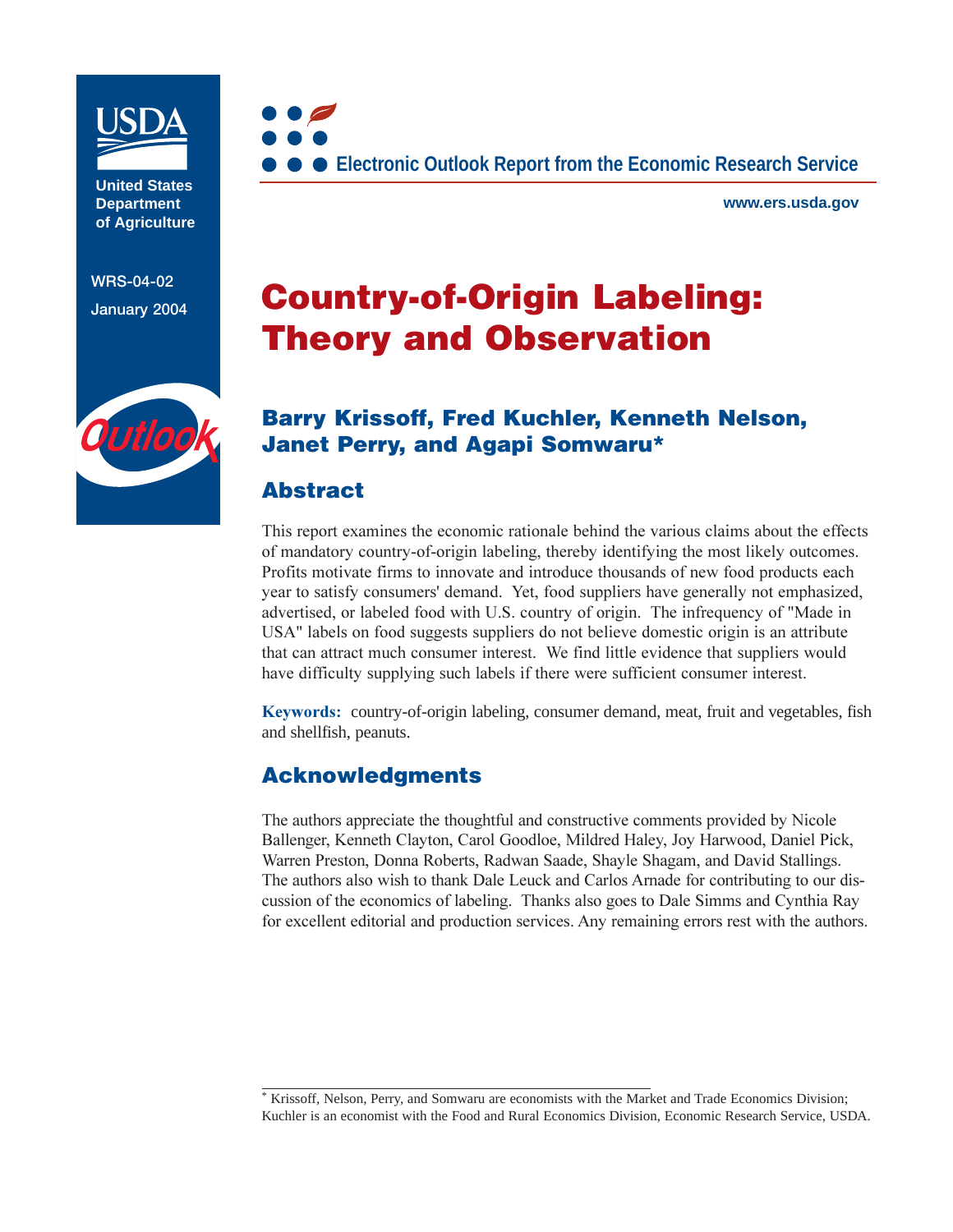# **Introduction**

For many years, various agricultural and consumer advocacy groups have argued for legislation that would require food suppliers to provide consumers with country-of-origin information about food products. Among those favoring mandatory country-oforigin labeling (COOL) are several U.S. cow-calf producer and fruit and vegetable grower/shipper associations.<sup>1</sup> These groups argue that many U.S. consumers prefer domestic products to imported. They claim consumers would use these labels to help alleviate their food safety concerns, to support U.S. producers, and to guide their preference for U.S. foods of a perceived higher quality. The recent instances of bovine spongiform encephalopathy (mad-cow disease) in the United States and in Canada, labeling proponents argue, further emphasize the urgency of COOL. Domestic sales would increase with labeling, proponents contend, and this may translate into higher prices and increased returns to U.S. producers.

Opponents counter that consumers have little interest in country-of-origin labeling; that the costs of labeling, recordkeeping and operating procedures necessary to support required COOL would be onerous, especially for red meats (if individual animals must be traced); and that international trade agreements might be violated. Opponents claim that Americans may wind up with fewer food choices and that the costs of COOL would be passed forward to consumers, raising food prices (or backward to producers, raising their costs). U.S. cattle feeder and hog finishing operations, meat

packers, processors, and retailers have generally opposed required country-of-origin labeling. The Canadian government, on behalf of its cow-calf and farrowed pig operations, indicated strong objections to mandatory country-of-origin labeling and apprehension that labeling might reduce U.S. Canadian animal trade (Crosbie, 2003).

In 2002, Congress amended the Agricultural Marketing Act of 1946 by incorporating COOL in the Farm Security and Rural Investment Act of 2002 (Public Law 107-171, henceforth denoted the Farm Act or Law) and Supplemental Appropriations Act of 2002 (Public Law 107-206). USDA issued specific guidelines for voluntary labeling in 2002 that are currently in effect. USDA proposed mandatory labeling rules in October 2003. The Farm Act states that mandatory COOL is to be promulgated no later than September 30, 2004.<sup>2</sup> However, in response to a growing chorus of criticism, Congress recently agreed to delay COOL for 2 years to revisit some of the legislative requirements and perhaps make COOL voluntary. The 2-year delay will apply to meats, produce, and peanuts, but not to farm-raised and wild fish.

This report assesses the economic rationale behind the various claims about the effects of COOL, thereby identifying the most likely outcomes. It contains analysis and cost estimates previously published in the Department notices in the Federal Register (2003).

<sup>1</sup> For a comprehensive overview of positions, see *Mandatory Country of Origin Labeling* Hearings before the Committee on Agriculture, House of Representatives, [www.agriculture.house.gov](http://www.agriculture.house.gov).

<sup>2</sup> See references for the *Federal Register* 2002 and 2003. The proposed rule is available on the Agricultural Marketing Service's COOL website at [www.ams.usda.gov/cool.](http://www.ams.usda.gov/cool/) Public comments are welcomed until February 27, 2004.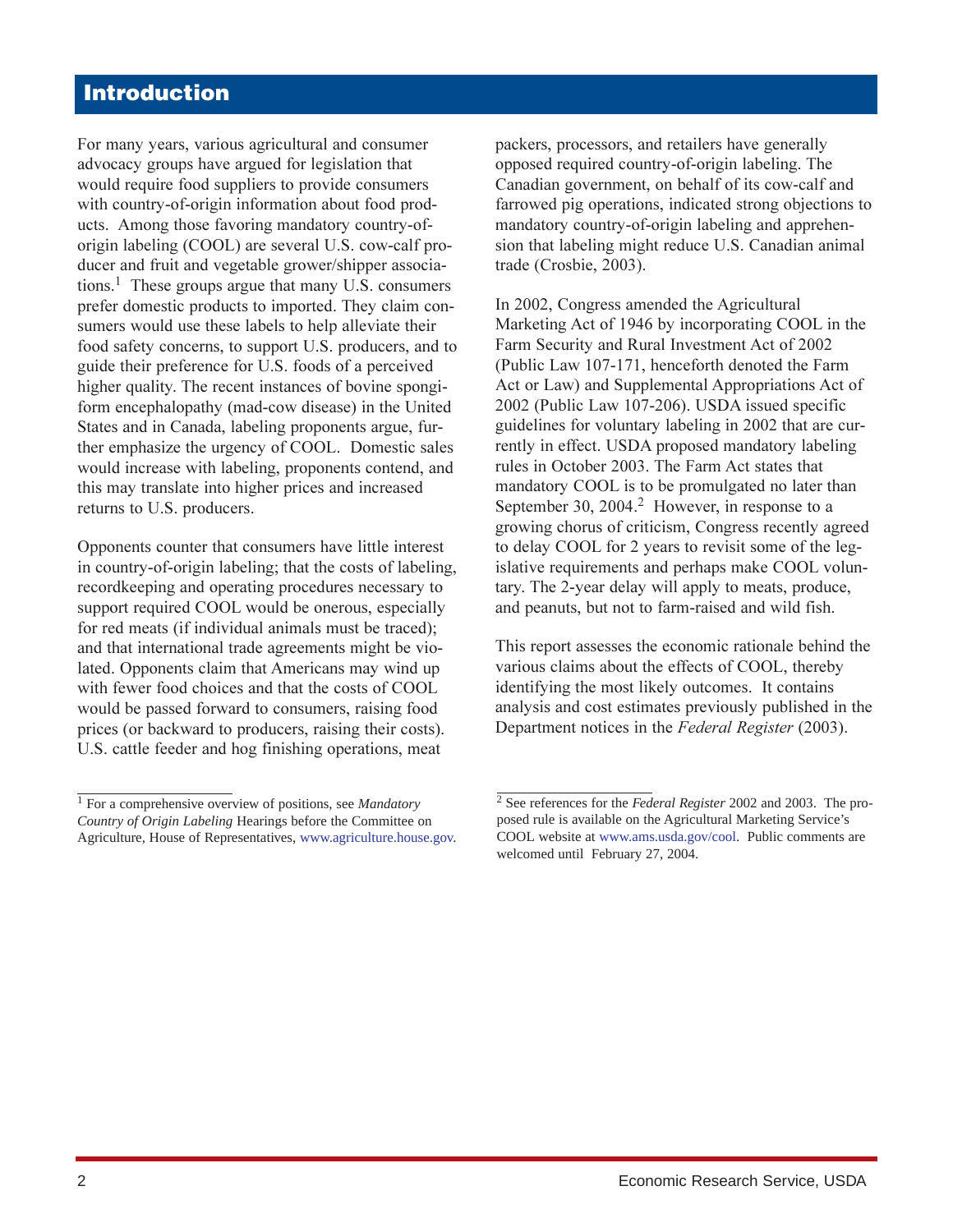#### *Basic Details of Mandatory COOL*

The Farm Act and the proposed rule would require that retailers identify legibly the country of origin on red meats (beef, lamb, and pork), fish and shellfish, fresh and frozen fruit and vegetables, and peanuts (covered commodities). In addition, fish and shellfish must be identified as either wild or farm-raised. Retailers may use a label, stamp, mark, placard, or other clear and visible sign on the covered commodity, or on the package, display, holding unit, or bin containing the commodity at the final point of sale. Retailers need to indicate the specific country of origin for imported covered commodities including U.S country-of-origin products.

COOL is not required if these foods are ingredients in processed food items.<sup>3</sup> Examples of processed food items under the proposed rule include bacon, orange juice, peanut butter, bagged salad, seafood medley, and mixed nuts. In contrast, COOL would be required for canned salmon, bagged lettuce, and canned roasted and salted peanuts since they are nonprocessed foods from a single covered commodity. Foodservice establishments are exempt from COOL requirements. Under the proposed rule, such establishments include restaurants, food stands, and similar facitilities including those within retail stores (delicatessens and salad bars, for example). Moreover, grocery stores that have an annual invoice value of less than \$230,000 for fruit and vegetables are exempt from all COOL requirements. Consequently, retail food outlets like butcher shops and fish markets that do not sell fruit and vegetables are not included under COOL requirements.

#### *Informing Consumers: A Complicated Task*

Retailers are required to inform consumers of the country of origin at the point of sale. While this proposition may seem straightforward, our globally integrated food system blurs distinctions as to which food product is from the United States, from another country, or of mixed origin. A discussion on identifying where food originates may not be that much different than the more familiar question, "Where was this automobile produced?" Cars can contain parts manufactured in many countries, and may be assembled in multiple countries as well.

Under the Law and proposed rule, retailers can designate the United States as the country of origin only if the food is exclusively a U.S. product. For meat, this means that it is derived from an animal born, raised, and slaughtered in the United States. For wild fish, the product must be harvested in U.S. waters or by a U.S.-flagged vessel and processed in the United States or aboard a U.S.-flagged vessel. Farm-raised fish must be hatched, raised, harvested, and processed in the United States. Fruit, vegetable, and peanut products must be grown in the United States.

Under the proposed rule, if not exclusively a U.S. food product, labels for meats or fish are required to reveal their mixed origins. A product is of mixed origin when the final production step occurs in the United States but one or more prior production steps occur outside the United States. For example, pork that is derived from a hog imported from Canada and raised and slaughtered in the United States needs to be labeled as such. Blended products such as ground meats may be particularly difficult to label. Ground beef is typically a mixture of parts of many animals, blended to achieve particular composition of lean meat and fat. Trimmings with higher fat content may come from domestic and imported cows (usually United States, Mexico, and/or (historically) Canada), while lean meat may come from imported beef (usually Australia, New Zealand, and/or Canada). Proposed COOL rules necessitate preserving each specific origin in the blend in alphabetical order. For example, a label for ground beef may read:

"Product of Australia; Imported from Mexico, Raised and Slaughtered in U.S.A.; Product of *<i>U.S.A.* 

for ground meat that is made from a combination of meat imported from Australia; meat derived from cat-

<sup>3</sup> The proposed rule defines a processed food item to be an item derived from a covered commodity that has undergone a physical or chemical change and has a different character, or an item derived from a covered commodity that has been combined with either other covered commodities, or other substantive food components resulting in a distinct retail item that is no longer marketed as a covered commodity.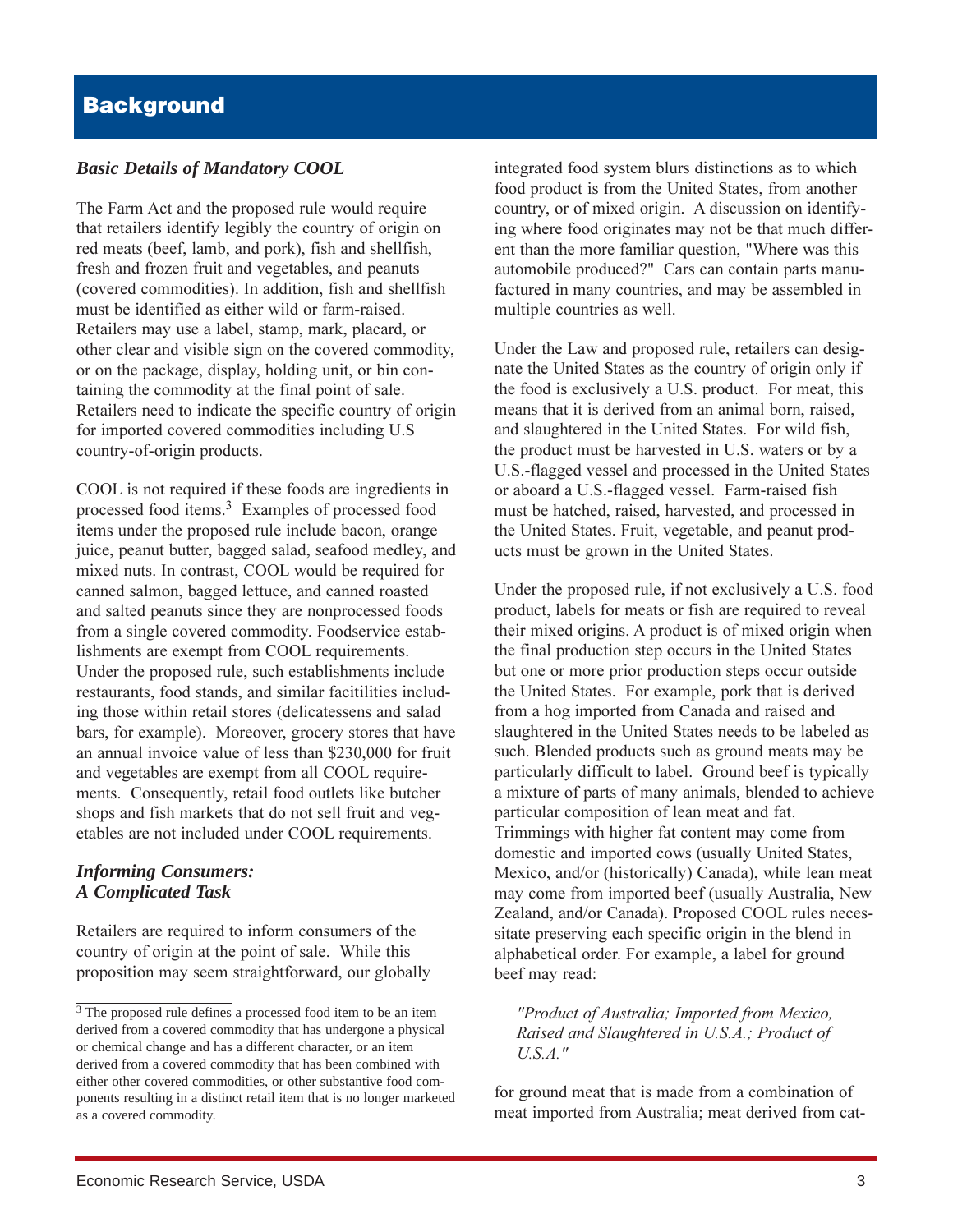tle born in Mexico but raised and slaughtered in the United States; and meat derived from cattle born, raised, and slaughtered in the United States.

To ensure that labels are accurate, origin information must be maintained and transferred along the supply chain, a potentially complicated process. Sectors like organic foods routinely maintain and transfer origin information along with other product attributes. For other sectors, especially red meat suppliers, this may be a new and unfamiliar activity.

#### *Recordkeeping, Compliance and Enforcement*

The Farm Act and the proposed COOL rule have stringent requirements on the depth of recordkeeping. First, the supplier responsible for initiating the country-oforigin declaration must establish and maintain records that substantiate the claim. If a firm already possesses records, then it is not necessary to create and maintain additional information. In a vertical supply chain, there must be a verifiable audit trail to ensure the integrity of the traceability system. Firms along the supply chain must maintain records to preserve country-of-origin information from the immediate previous source and to pass along COOL information to the subsequent recipient of the transaction. For an imported product, the traceability system must extend back to at least the port of entry into the United States. Firms have flexibility in the types of records that need to be maintained and in the systems that transfer information.<sup>4</sup> Records need to be kept for 2 years.

Under the provisions of the Law, the Secretary of Agriculture can fine retailers up to \$10,000 for each willful violation. Prior to the fine, the Secretary must give the retailer a 30-day period to comply. Since retailers do not directly have information on countryof-origin, they are dependent on a supply chain that can verify the country-of-origin claim. Producers and handlers who supply covered commodities to retailers are also subject to penalties of \$10,000 per violation. Compliance reviews will be conducted at retail establishments and suppliers subject to the Law. Under the

proposed rule, only USDA is able to initiate enforcement actions against violators.

#### *Current Federal and State Country-of-Origin Laws*

Currently, country-of-origin labeling is required for many imported foods, although not necessarily at the retail level. The Farm Act expands country-of-origin labeling requirements for the covered commodities. The Tariff Act of 1930 as amended, the Federal Meat Inspection Act as amended, and other legislation requires most imports, including many food items, to bear labels informing the "ultimate purchaser" of their country of origin. Ultimate purchaser has been defined by the U.S. Bureau of Customs and Border Protection, which administers the Tariff Act, as the last U.S. person who will receive the article in the form in which it was imported. The law requires that containers (for example, cartons and boxes) holding imported fresh fruit and vegetables must be labeled with country-of-origin information when entering the United States. If produce in the container is packed in consumer-ready packing and sold to the consumer, then that item must already be labeled as well. Consumerready packages, such as grapes in bags or shrinkwrapped English cucumbers, although they are packed in a box, must have country-of-origin labels on each consumer-ready package. In contrast, a retailer may take loose produce out of a container and display it in an open bin, selling each individual piece of produce that has not been labeled. Until mandatory COOL takes effect, the bin need not be labeled under current federal law.

If the food is destined for a U.S. processor or manufacturer where it will undergo "substantial transformation," that processor or manufacturer is considered the ultimate purchaser. As a result, imported livestock, meat, and other items have not been required to carry a country-of-origin mark after slaughter, cutting, or processing in the United States. Processing of these products is covered by the same health and food safety regulations as domestic products.

USDA's Food Safety and Inspection Service (FSIS) and Agricultural Marketing Service (AMS) have issued other standards that allow voluntary labeling of fresh beef and other products. Agencies have, prior to COOL, allowed terms such as "U.S.A. Beef" or "Fresh American Beef" to indicate that beef was derived from animals born, raised, and slaughtered in the United

<sup>4</sup> USDA's Agricultural Marketing Service has posted a list of documents on their website for producers, processors, and retailers to consider when establishing records for verification purposes, [www.ams.usda.gov/cool/records](http://www.ams.usda.gov/cool/records.htm).htm. During a compliance audit, USDA auditors will review any and all documents to the extent necessary to arrive at an accurate decision on the level of compliance.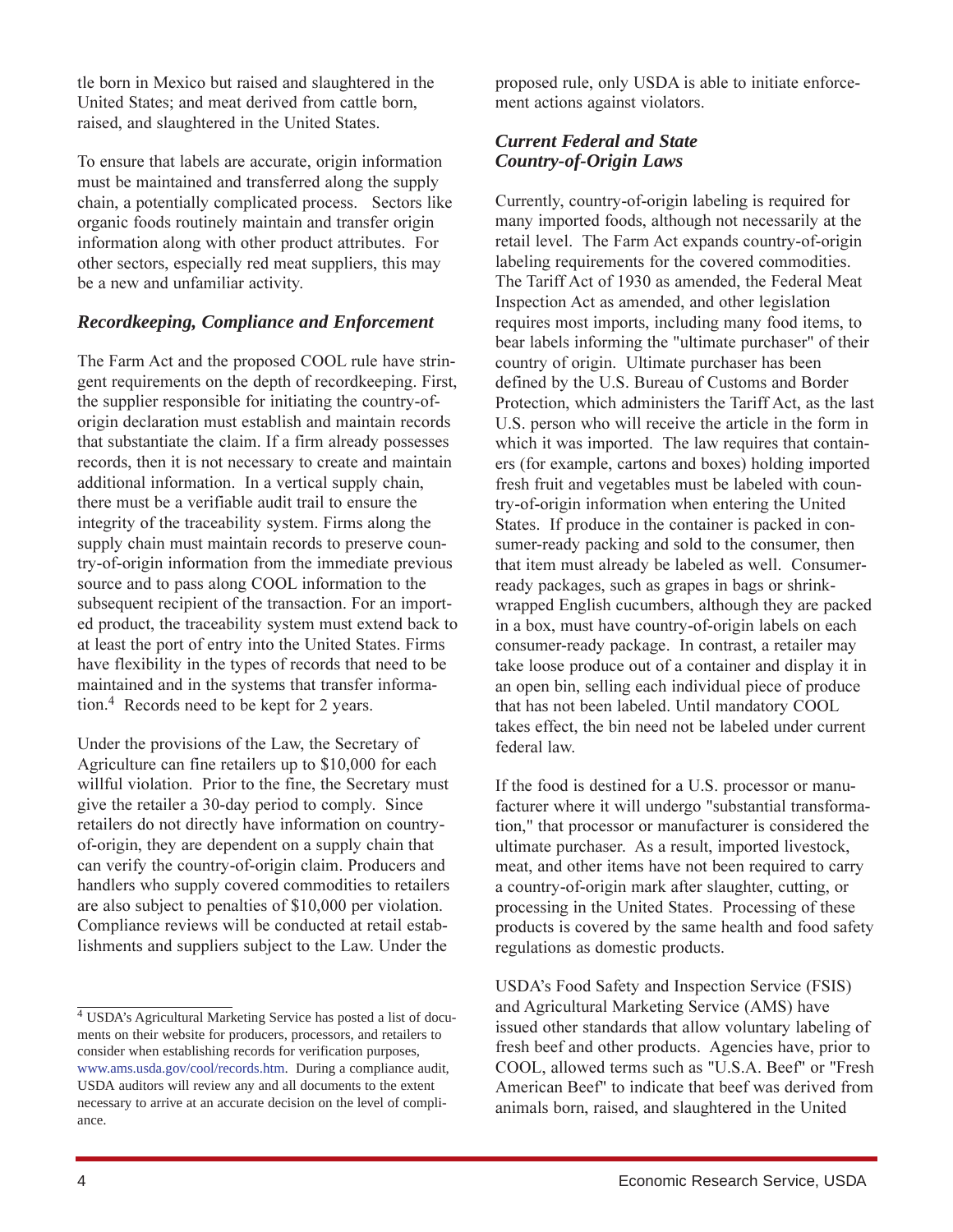States. The label "Product of the U.S.A." has been allowed, indicating that beef has been prepared in the United States. All approved labels must be accurate, truthful, and not misleading. In addition, any claims made on the label must be supported through documentation.

Eight States have their own COOL requirements for at least one of the covered commodities  $(GAO, 2003).$ <sup>5</sup> Generally, State requirements cover only a small set of

commodities and have less demanding verification requirements than COOL. For example, Florida's program mainly covers fresh produce, does not require a verifiable audit trail, and only requires imported products to be labeled. In Florida, State inspectors compare display areas with shipping containers to verify labels. In Louisiana, fresh and frozen meats are included in their country-of-origin labeling program, but U.S. meat is defined as meat processed at a U.S. processing plant (GAO, 2003). Thus, imported animals could be used to produce meat labeled "Product of U.S.A."

 $\frac{1}{5}$ The eight States are Alabama, Arkansas, Florida, Louisiana, Maine, Mississippi, North Dakota, and Wyoming.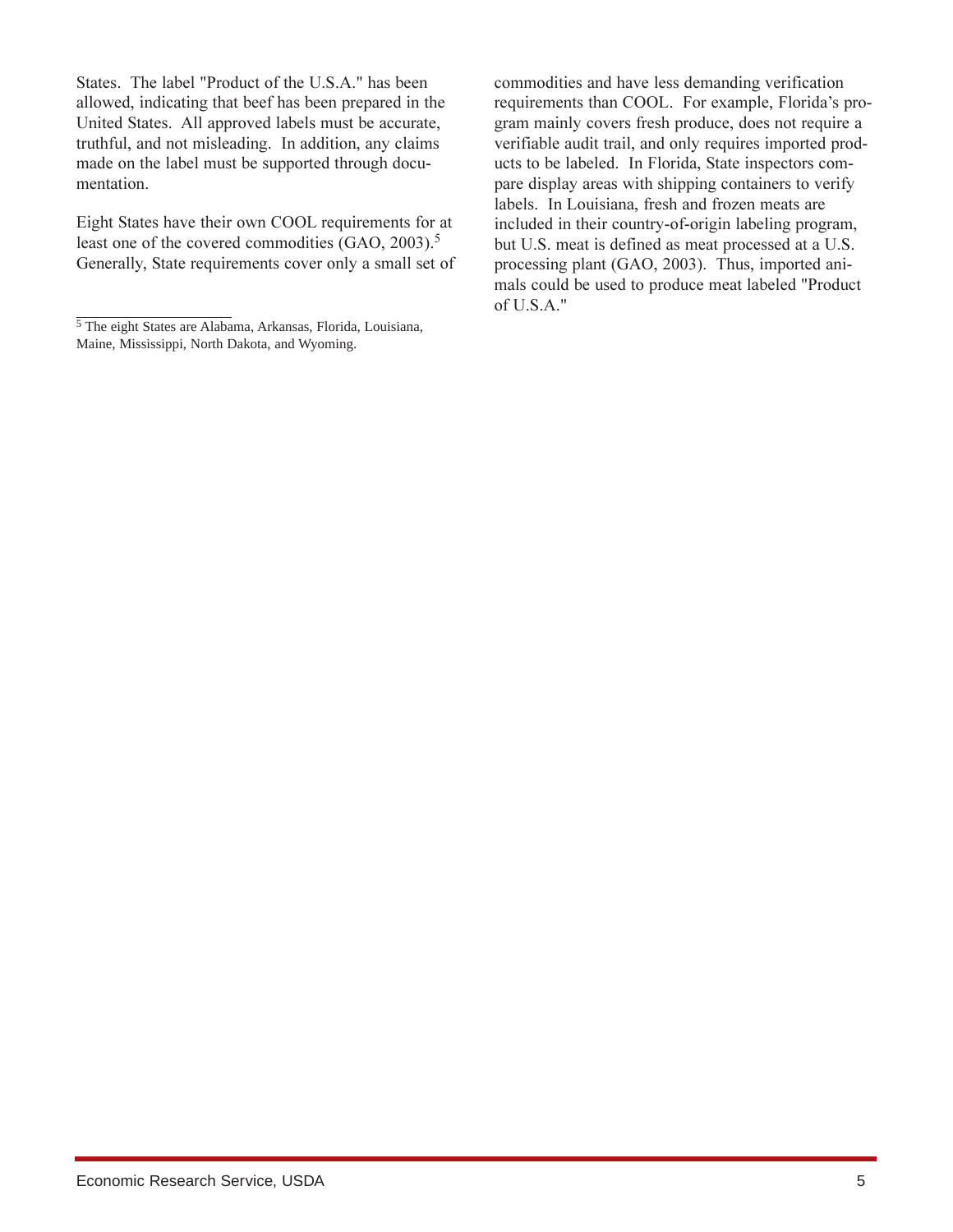#### **Innovation in the U.S. Food System**

The U.S. food system puts about 300,000 food products on store shelves around the country, with approximately 10,000 new product introductions each year (Harris et al. 2002). This long list of foods embodies an even longer list of attributes. In fact, so many attributes are marketed in the domestic food supply that opposite types of demand can be satisfied. For example, some products are labeled "low fat" while others are labeled "rich and creamy."

Why do food companies continually try to innovate and offer new attributes to consumers? Sensory and some credence attributes (product characteristics consumers cannot verify, like animal feeding practices, organic foods, or origin) are thought by suppliers to influence consumers' purchase decisions, and thereby raise profits. If there is money to be made from marketing a new attribute, profit-seeking grocery retailers, food manufacturers, and producers would voluntarily market the "new" or "improved" food item, clearly noting the desirable attribute. Grocers would demand that food manufacturers' supply the new product and that they ensure the attribute claims, as would manufacturers of farmers. In effect, firms innovate to meet consumers' demand. Firms' profit-driven attempt to find and advertise the right mix of attributes means that consumers usually end up knowing a lot about foods that they purchase.

Sometimes information about a product's attributes is not transparent. Competition among firms, though, gives consumers the opportunity to deduce more complete information (Ippolito and Mathios, 1990). For example, the producer of a food product low in fat might voluntarily advertise that fact. A competitor with a similar product low in both fat and sodium would have an incentive to advertise its product's two desirable attributes. Consumers might be careful about products that failed to make both claims. This competitive disclosure, which Ippolito and Mathios named the "unfolding" theory, results in explicit claims for all positive aspects of products and allows consumers to make appropriate inferences about foods without claims. The unfolding theory implies that the presence of advertising (including labels) is a signal of quality and that competitive products without such advertising alert consumers to its absence.

Unfolding occurs even if consumers incorrectly presume unlabeled foods to be domestic. As many foods are of domestic origin, some consumers may mistakenly believe that few foods carry domestic origin labels because almost all foods are of domestic origin. Or consumers might mistakenly believe that meat with a USDA grade means that the meat is derived from animals born, raised, and slaughtered in the United States. Suppose these consumers (provided with country-of-origin information) would, in fact, discriminate between domestic and imported foods. A firm that emphasized its products' domestic origin might gain a competitive advantage over rival sellers (as might be the case for firms currently selling meats with other credence attributes, like no added antibiotics or hormones). Consumers would note that rival products carried no claims of domestic origin and might consider them less desirable. Sales of voluntarily labeled U.S. products would likely expand.

### Use of Voluntary Country-of-Origin Labels

U.S. country-of-origin labels are not often observed on food products and in retail advertising. Where they occur, the label is not as prominent as other attributes. The infrequency with which voluntary country-of-origin can be observed suggests that food suppliers see little or no advantage in labeling domestic products as domestic. In other words, any additional profits are believed to be less than the additional costs. There are at least four possible explanations for not often observing voluntary U.S. country-of-origin labels.

Consumers might not care where their food comes from. Foods compete primarily on the basis of taste and price, and marketing efforts abide by this. Consumers are most likely to choose domestic over imported foods (or the reverse) when they can distinguish price or sensory differences. If country of origin does not influence consumers' actual buying behavior, grocers or food manufacturers that did offer countryof-origin labels would not see increased sales or price premiums but would incur the costs of labeling, recordkeeping, and segregating domestic and imported products. They would likely not continue labeling for very long.

Some analysts argue that origin does not matter to U.S. consumers (Blank, 1998). They argue, for example, that fast food restaurants emphasize price, flavor,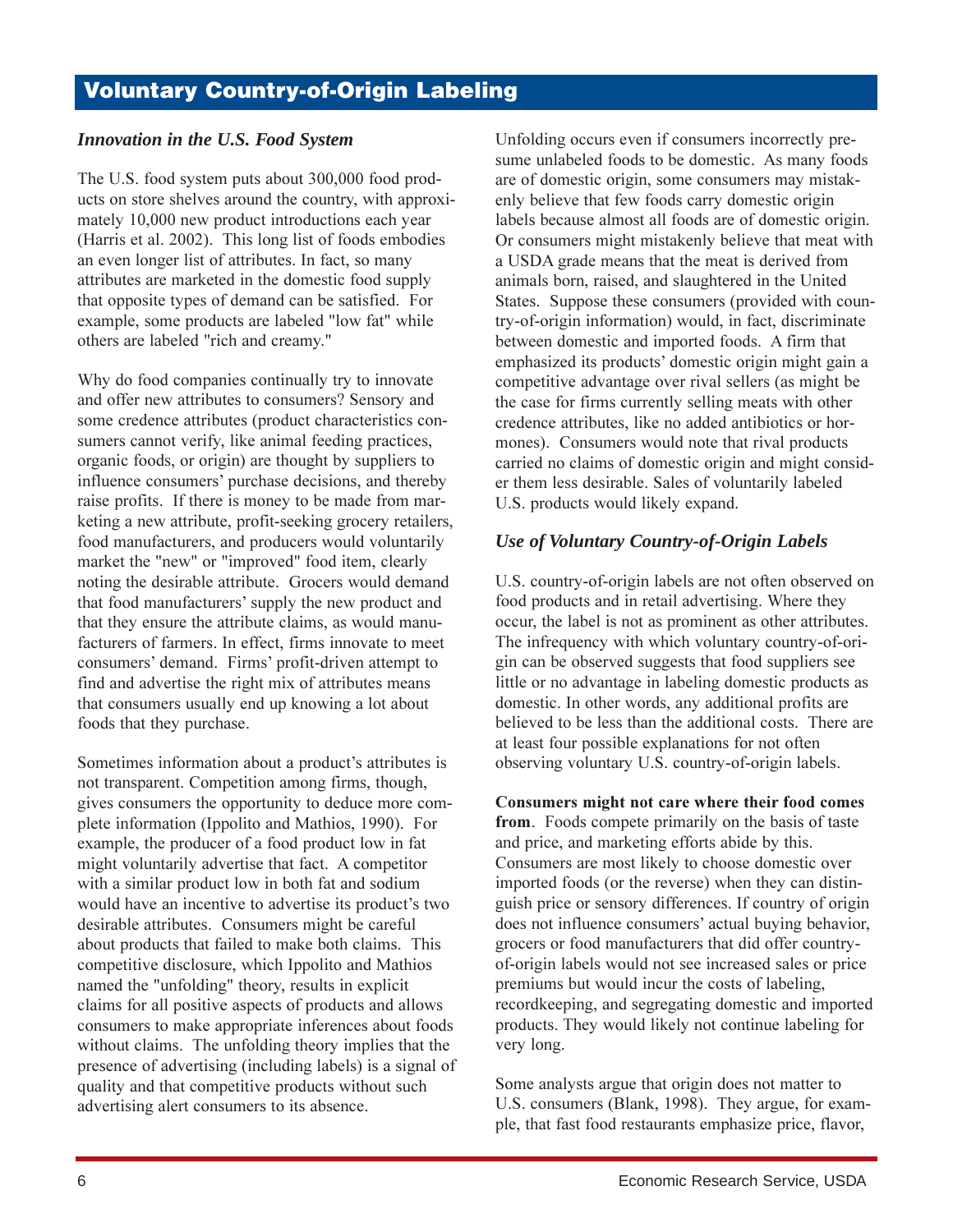portion size, and promotional toys, and rarely mention origin. It would not be unusual for a fast-food hamburger to be made from Florida tomatoes, California lettuce, Mexican onions, a bun fabricated from U.S. wheat, with Mexican sesame seeds, and a meat patty composed of lean meat from Australia and trimmings from the United States. Yet, this information is seldom, if ever, conveyed to consumers.

The lack of domestic country-of-origin labels on meat products is especially informative. It suggests that most consumers neither give the product's country of origin much thought nor view imported products as inferior. This may be because FSIS allows meat imports only if the products meets U.S. safety standards. If some consumers were concerned about the safety of imports and were willing to pay a premium to compensate sellers for segregation and recordkeeping, a niche market at least for domestic meats would develop. The absence of this market suggests that most consumers seem to trust and accept the assessment of food safety regulators that imports are as safe as domestic meat products.

#### Consumers might prefer the imported product.

The lack of domestic labels could mean that consumers want to know the origin of food products, but view some imported products as superior. In some cases, firms draw attention to an imported product by using product labels and advertising country of origin. The suggestion to consumers is that the import embodies top quality and deserves a premium price.

One such example is lamb imported from New Zealand or Australia. Currently, Australian lamb is labeled and advertised widely in the United States with 1- and 2-page ads in food magazines. The labeling goes far beyond existing legal requirements and proposed label requirements. Recent data show that this marketing approach by New Zealand and Australia has generated gains in sales and market share for imported  $lamb.6$ 

Geographic indicators are probably the best examples of the unfolding theory in action. Geographic indicators have been used for centuries to suggest quality. Burgundy wine and Parma ham command premiums because of the quality associated with these products. That these manufacturers fight to keep others from using their origin claims testifies to the magnitude of the premiums they earn.

Similar examples can be found throughout U.S. grocery stores. Grocery bins sometimes identify the country of origin for fresh fruit and vegetables even when there are no legal requirements.<sup>7</sup> Here, the foreign exporters are choosing to set quality standards, so their country's label becomes associated with superior quality.

In contrast, U.S. food suppliers would have little incentive to supply a "Made in U.S.A." label for foods where domestic product quality varies widely. Instead, individual firms promote their own brands or try to align their products in consumers' minds with a smaller, specialized group of products. In 1999, foodrelated advertising in the United States for processed foods alone amounted to \$7.2 billion (Harris et al.,  $2002$ ).

Consumers might prefer domestic products, but not enough to cover labeling costs. Even if consumers do favor domestic over imported products, labeling costs may outweigh the benefits from increased demand. When these costs raise price, consumers may choose not to purchase the product. Clearly, this is not the case for specific geographic indicators in the United States. Producer groups have for many years voluntarily labeled products such as Vidalia onions, Idaho potatoes, and Washington State apples. Consumers associate these products with a certain quality, or characteristic, for which they are willing to pay.

Consumers demand labels, but markets are not efficiently functioning (there is a market failure). Like other credence characteristics, country of origin is not an attribute that any consumer can taste, smell, or see. For example, without a label on the package, tuna caught by a Mexican-flagged vessel is indistinguishable from tuna caught in the same waters by a U.S.-flagged vessel. Similarly, consumers have to decide whether they trust country-of-origin information. Without that trust, labels cannot influence consumer choices. For attributes where consumers have to decide on the trustworthiness of food suppliers, firms sometimes find it is difficult to convince con-

<sup>&</sup>lt;sup>6</sup> See "Livestock, Dairy, and Poultry Outlook," various issues, Economic Research Service, USDA, www.ers.usda.gov/publications/ldp.

 $7$  Only prepackaged items must be labeled under current U.S. Customs requirements.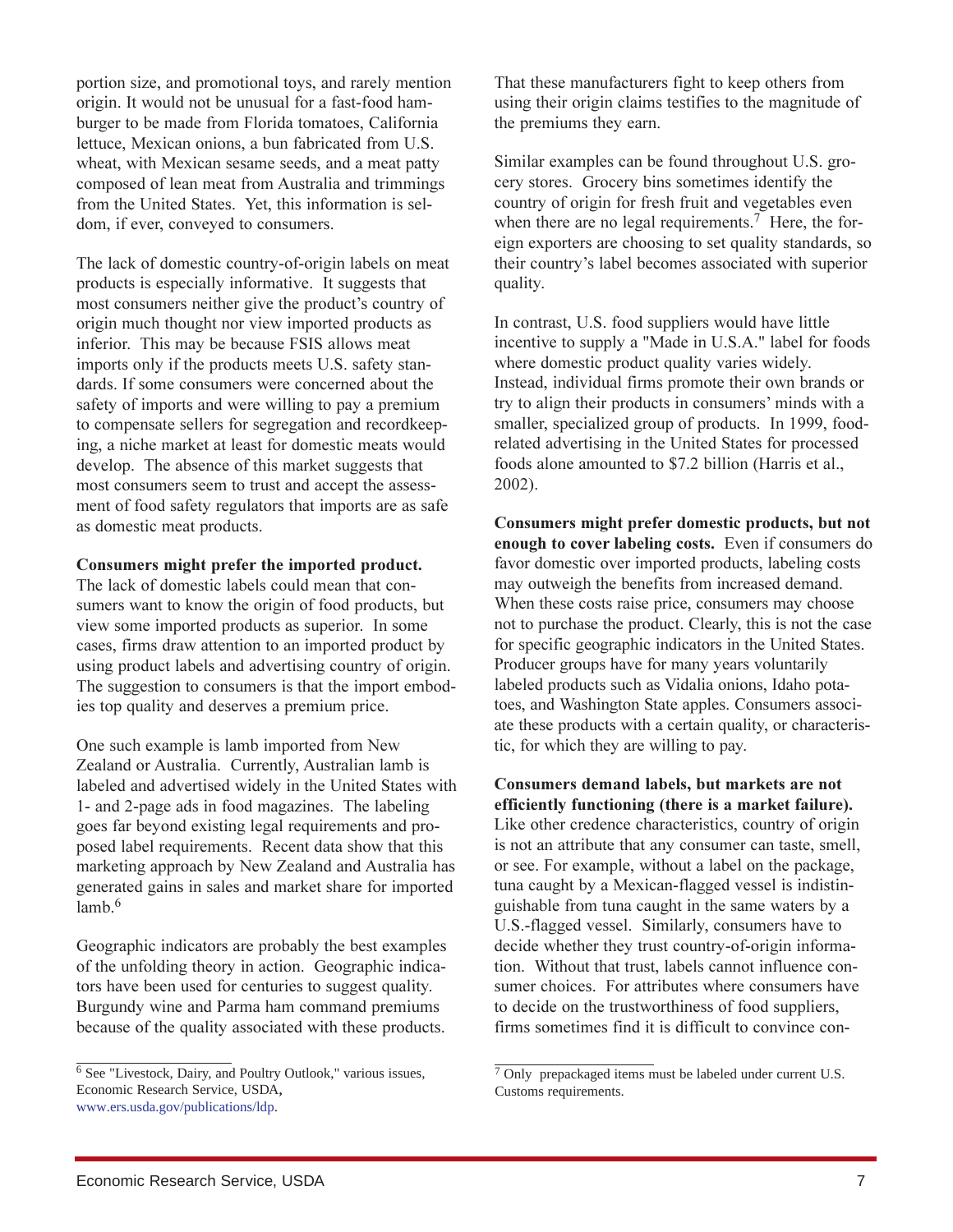sumers that label information is credible. In principle, market conditions may make it impossible for truthful food suppliers to convince consumers that labels are reliable. For instance, if consumers were aware that some firms often falsified information, consumers might discount information from all firms, including those that advertised truthfully. Thus, there may be a role for government in making sure that information markets work efficiently (that is, correcting the market failure) by ensuring that information is reliable and truthful.

USDA has, in effect, offered to solve this problem. FSIS oversees labels on meat products. FSIS labeling policy allows fresh muscle cuts of beef and lamb to be identified as "U.S. beef" or "U.S. lamb" so long as the statement is truthful. AMS has offered a voluntary program to certify that livestock, meat, and meat products originate from the United States and are eligible to be labeled as "U.S. beef." The voluntary program certified that certain livestock and meat products have been produced from livestock born, raised, slaughtered, and processed in the United States.

Under that program, USDA offered to remove the major stumbling block for labels: verification and certification. To certify U.S. origin, AMS would audit production and processing records. In an earlier FSIS report on country-of-origin, FSIS noted that there were no participants in the voluntary program (FSIS, 2000).

The program continues to be offered, without participants to date, suggesting that the argument for market failure is weak.

Markets may also fail because of insufficient competition in some segments of the food industry. For example, many analysts have pointed to the livestock-meat supply chain to examine questions of concentration and market power. However, the importance of market structure for country-of-origin labeling is not in the economic incentive to label, but in the distribution of profits from labeling. If consumer demand creates an economic incentive to label, market structure is not likely to be a stumbling block. A monopoly, a small group of large firms, or a large group of small firms could all be expected to behave similarly—they would label and enjoy the profits from doing so. Of course, the monopoly might be in a position to dictate how the profits are distributed along the supply chain. A firm with market power and ability to set prices might be the one that takes most of the profits from labeling. Retailers and processors might not pass much of the profits back to farmers, for instance. Retailers and processors tend not to support mandatory COOL, suggesting that they believe that consumers may not be willing to pay a price premium for country-of-origin labeling. Again, the argument for market failure due to labeling is weak.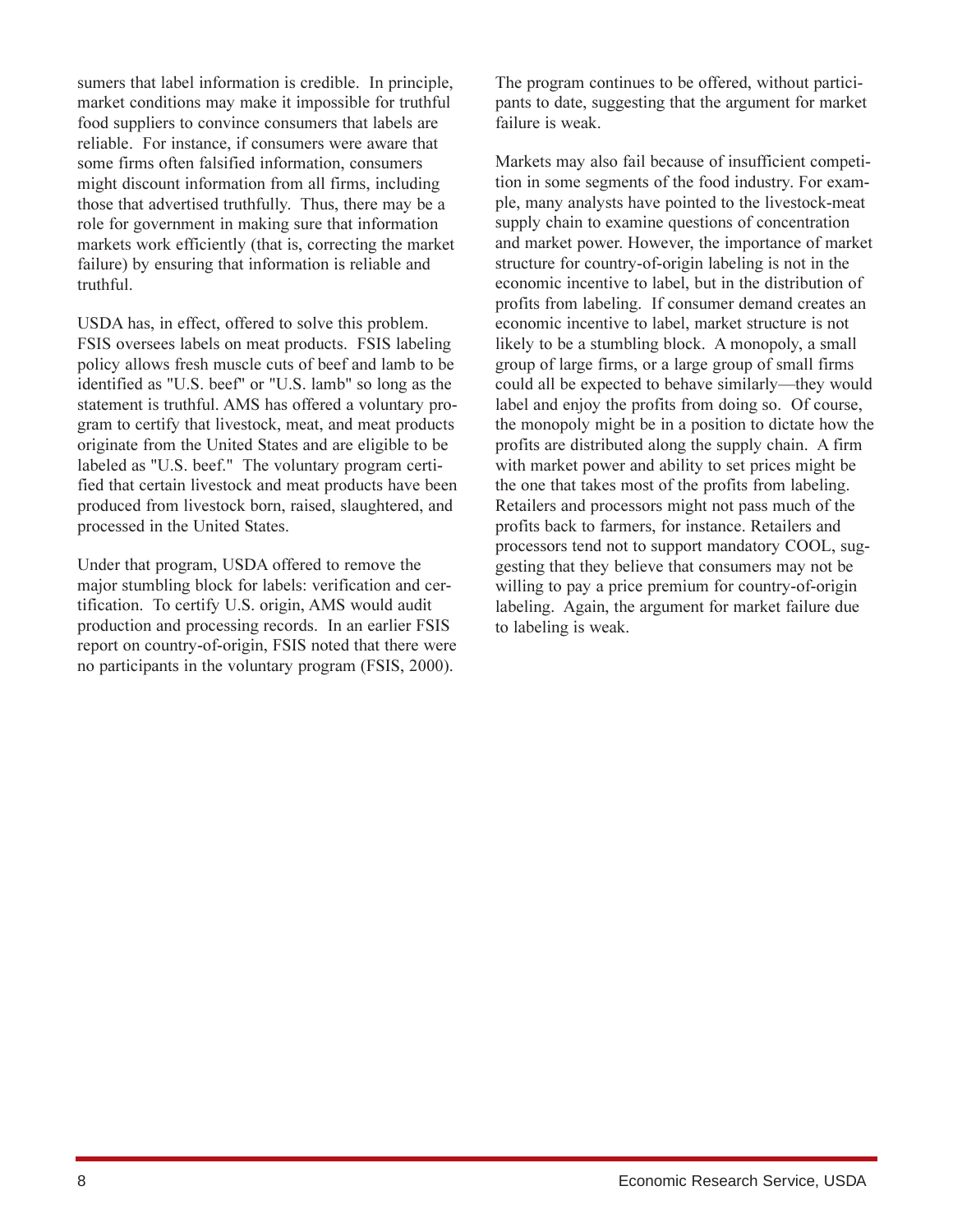# **Mandatory COOL: Impacts on Food Supply, Demand, and International Trade**

#### *Examining Supply and Demand*

Estimating benefits and costs from mandatory countryof-origin labeling will remain somewhat tentative as long as consumer demand for labels and labeling costs are imprecisely measured. To reveal the range of possibilities, in which consumers and suppliers of covered commodities may be affected by mandatory COOL, we examine two cases:

- (1) where markets are performing efficiently, and
- (2) where markets fail to supply labels some consumers want.<sup>8</sup>

The first case shows conditions under which there are costs, but no benefits to mandatory COOL. The second case shows conditions under which there are benefits to label-conscious consumers but that costs are imposed on all consumers of labeled commodities.

**Case 1.** Figure 1 represents Case 1 for a covered commodity. All consumers are represented by the downward sloping demand curve (as prices rise, the quantity demanded by consumers falls). Food suppliers are characterized by a horizontal supply curve constant average and marginal costs (MC) of production. $9$  The intersection of the supply curve S1 and consumer demand curve D1 determine the initial equilibrium price P1 and quantity Q1 of the covered commodity (point a).

In this first case, mandatory country-of-origin labels do not change consumers' willingness to purchase the product. COOL affects consumer choices through its impact on price. This is because firms would have voluntarily provided labels if consumers were willing to pay for their costs; the demand curve would already reflect this preference. Instead, mandatory COOL

#### Figure 1 **Labeling leads to additional costs**



only imposes costs—costs of labeling, recordkeeping, and changes in operating procedures. These costs can be analyzed as if the industry were subject to an excise tax. Assuming a competitive food supply industry, the cost of labeling will be passed forward to consumers.<sup>10</sup> We indicate that change by adding a constant cost per unit to the supply curve, shifting it upward to S2, parallel to S1.

As consumers face a higher price, they buy less of the covered commodity (equilibrium defined by point b implies purchases fall from  $Q1$  to  $Q2$ ). They are worse off.<sup>11</sup> In a competitive industry, food suppliers are modeled as earning a normal rate of return on their efforts and consequently pass the new costs forward to consumers. As consumers are less willing to purchase at the higher price, the industry must contract. So, some suppliers must exit the industry.

 $8\overline{8}$  For ease of presentation, this section treats suppliers as a unit, without distinguishing between retailers, handlers, and farmers. <sup>9</sup> We assume there are no specialized resources used in food production and the industry supply (S) can expand or contract at the current price. An upward sloping supply curve would not alter our conclusions except to distribute the costs of COOL to both consumers and suppliers.

<sup>&</sup>lt;sup>10</sup> An upward sloping supply curve would be implied if suppliers were able to pass some of the costs of mandatory COOL to producers by lowering the prices that they pay for the covered commodities.

<sup>&</sup>lt;sup>11</sup> The conventional measure of consumer welfare, consumer surplus—the area below the demand curve and above price—is larger under  $P_1$  than under  $P_2$ .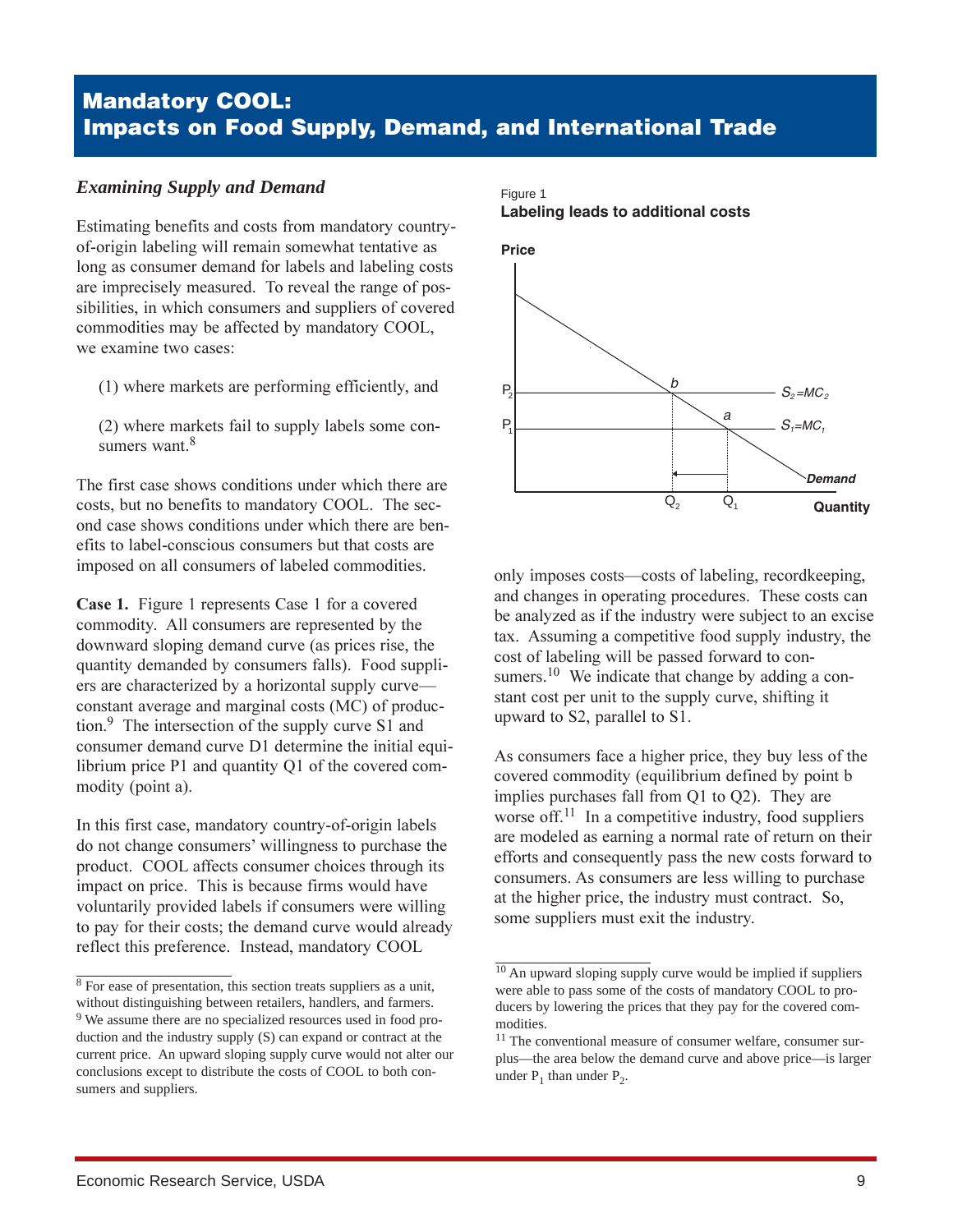**Case 2.** In figure 2, we show demands of two consumer groups: a relatively large label-conscious group and a small group indifferent to label information. We relax the assumption of market efficiency. We assume that markets do not provide incentives to sell labeled foods-label-conscious consumers cannot substitute labeled for unlabeled foods, nor can they buy domestic commodities with certainty. They can only assume or use their knowledge about the food to determine whether an item is a domestic product.<sup>12</sup>

Intervention to correct the market failure means that all covered commodities are labeled as U.S.- or foreign-origin. Unlabeled items cannot be sold. So, overcoming the market failure by implementing countryof-origin labels means substitution of unlabeled for labeled foods must be impossible for consumers.

Under these conditions, we can compare demand before and after mandatory labeling (points a and b). For label-conscious consumers who are willing to pay for and use label information, demand would increase with mandatory labels. Whether these consumers are better off with mandatory labeling depends on the relative size of their willingness to pay for label information and the cost of providing the information. Costs may exceed benefits even for the consumers who value the label information. Figure 2 is drawn to show the case in which willingness to pay is slightly larger than the increase in cost and price. Purchases by the labelconscious group increase slightly, and these consumers are better off despite the higher price. Purchases by consumers indifferent to labels fall in the face of higher prices, and these consumers are worse off.

Overall, it is uncertain whether consumers gain or lose. Moreover, even though most consumers are assumed to be label-conscious consumers, total quantity demanded will likely still fall. As in the first case, the number of suppliers of the covered commodities must contract even though firms pass on the cost to consumers.

So, we have distinguished between indifferent and label-conscious consumers, but not between U.S.- and foreign-origin products. Implicitly, we assume that the increase in demand by label-conscious consumers is

#### Figure 2

**Intervention that corrects market failure benefits label-conscious consumers but imposes costs to all consumers**



for U.S.-covered commodities, although this may not necessarily be true. In contrast, the decrease in quantity demanded by label-indifferent consumers would be for domestic and imported products. Since most covered commodities are of domestic origin, it is likely that the decline in quantity demanded from label indifferent consumers are mostly U.S. origin commodities.

Of course, we could construct examples with other outcomes. If label-conscious consumers were more willing to pay for labels, their demand schedule would shift farther to the right than indicated in figure 2. That is, the increased purchases by label-conscious consumers conceivably could exceed the reductions in purchases by label-indifferent consumers. In that case, suppliers would expand production. But it is difficult to find any evidence of market failure, or that label-conscious consumers represent more than a niche market.

#### *Examining Exports and Imports*

Since mandatory COOL creates adjustments in demand and supply, it also influences both exports and imports of covered commodities. U.S. exports are likely to decline as a result of mandatory COOL. As implied by figure 1, the larger labeling, recordkeeping, and operating costs associated with mandatory COOL may be passed along as higher prices to both domestic consumers and potential foreign buyers. This would reduce U.S. global competitiveness for the covered commodities and U.S. exports would consequently decline.

 $12$  In many cases, this may be sufficient since most covered commodities sold in the United States are produced domestically. Moreover, many consumers know that tropical and out-of-season products are likely to be imported.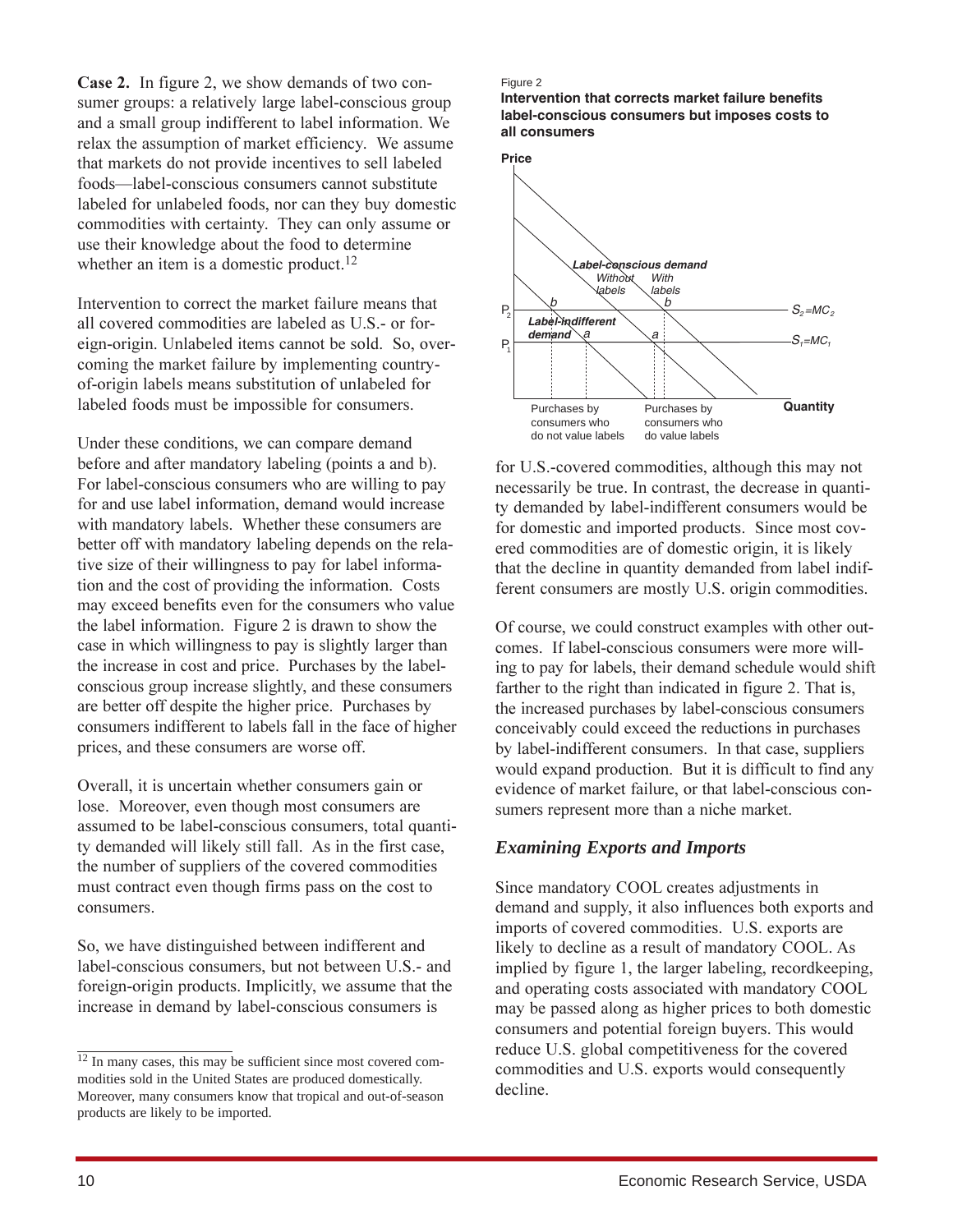Some food suppliers may avoid COOL costs by designating their products for the export market since exports are not subject to the country-of-origin specifications. However, many supply chains cannot easily separate their production processes for domestic and export use. For example, to maintain COOL information for just one cut of meat to be sold at retail, COOL information would be needed on the entire animal and its carcassthere is no way to single out just one cut for COOL verification. Higher costs for segregation would affect exports as well, and make them less competitive.

The effects of mandatory COOL on imports may be more complicated than the effect on exports. We have assumed that the costs of mandatory COOL would affect domestic and imported covered commodities equally. However, if COOL requirements are more difficult for domestic suppliers to satisfy, COOL would encourage the use of less expensive imports. In contrast, if mandatory COOL makes it difficult for firms to prove they have not commingled imported and domestic commodities, it may discourage imports to avoid segregation costs. Several economists have examined the potential effect of mandatory COOL on covered commodities and on livestock.<sup>13</sup>

Imports could increase. Kerr (2003) reasons that the relative cost of country-of-origin regulations for beef and pork may be less for Canadian and Mexican products than for U.S. products. Hence U.S. meat imports would be expected to increase. This is because Canada and Mexico would only have to label "Product of Mexico" or "Product of Canada" when commodities leave processing plants in Mexico and Canada. Origin does not have to be traced further. Meat products originating from animals that were fed and/or processed in the United States, whether they were of domestic origin or from imported animals, would need a verifiable audit trail identifying the supply-chain origins.

Imports could decrease. Mandatory COOL would likely increase the costs of segregating and managing imported cattle and hogs. If feedlots and meat packers need to segregate animals not born and raised in the United States from U.S. animals, the two would need

to be transported, penned, and slaughtered separately. According to Hayes and Meyer (2003), this may not be as much of a problem for hog farrow-to-finish operations, where animals are processed in groups, as it would be for cattle. In contrast, cattlemen often buy and sell individual livestock at auctions and subsequently mix animals on their farms. Thus, the segregation costs are more likely to be greater for cattle than hogs and may require individual rather than batch identification. An individual animal identification system would be costly and a mandatory system to enforce COOL is prohibited by the legislation (see box, "U.S. Animal Identification"). Beyond the segregation of cattle, boxes and retail packs of meat would also need special labeling and handling. These costs are likely to discourage imports of animals.

#### Assessing the Impacts of Mandatory COOL

Figures 1 and 2 present only simplified versions of the effects of mandatory COOL for one food sector. To quantitatively estimate the economic impacts of mandatory COOL, two steps need to be undertaken. First, direct incremental labeling, recordkeeping, and operating costs must be estimated for the suppliers of the covered commodities (that is, how much costs change). Second, those cost estimates must be incorporated into an economic modeling framework that simulates how consumers and producers adjust their purchases, sales, and how much prices respond to the direct incremental costs of mandatory COOL (that is, what are the shapes of the demand and supply schedules). Only after the adjustments are made to reach a new equilibrium can we determine what the impact of mandatory COOL is on sales, prices, and international trade.

Furthermore, to fully understand the effects of mandatory COOL, a comprehensive economic framework is required that integrates the covered commodity sectors with other farm and food sectors—particularly food inputs like feed grains and substitute products like poultry—and the rest of the U.S. economy. Economists often use a computable general equilibrium (CGE) model for such a task. A CGE model can trace the impacts of the incremental increase in operating costs through the agricultural sector, the U.S. economy, and the rest of the world.

Using a CGE model developed by Economic Research Service, we simulated the potential effects on the U.S.

<sup>&</sup>lt;sup>13</sup> In addition to Kerr, see Hayes and Meyer, Lusk and Anderson, Peel, and Plain and Grimes, among others.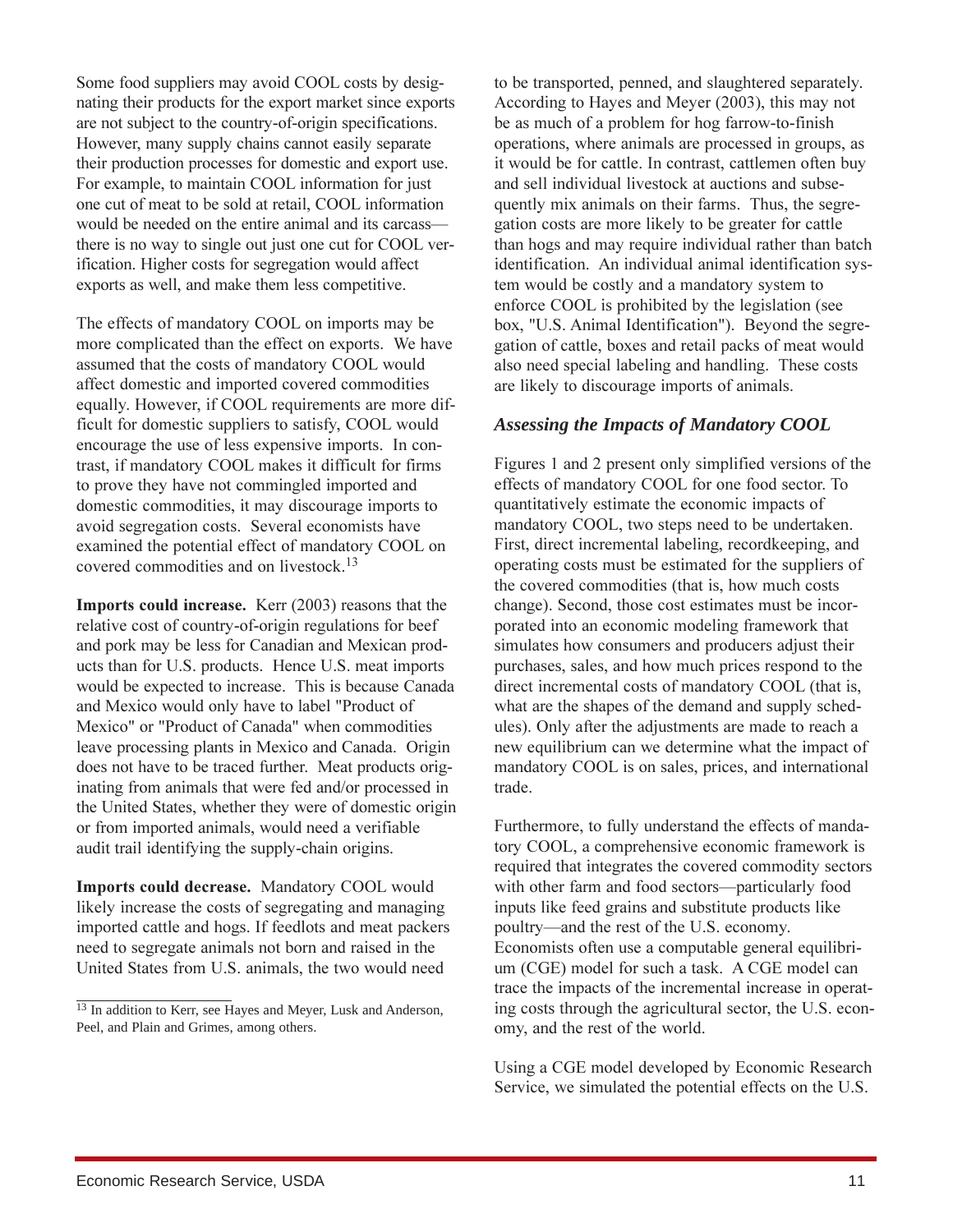economy of mandatory COOL under a high and low cost estimate for COOL implementation.<sup>14</sup>

The results indicate that U.S. production of the covered commodities combined plus livestock would experience a modest decline, and trade would decrease relative to the base period. Moreover, the overall price level for these commodities would increase, which reduces consumer welfare (see box, "Estimating the Impact of Mandatory COOL").

<sup>14</sup> See the following articles for more information about the CGE model used: X. Diao and A. Somwaru, "A Dynamic Evaluation of the Effects of A Free Trade Area of the Americas: Intertemporal, Global General Equilibrium Model" *Journal of Economic Integration*, Vol. 16(1), March 2001; X. Diao and A. Somwaru. "An Inquiry on General Equilibrium Effects of MERCOSUR-An Intertemporal World Model," *Journal of Policy Modeling*, Vol. 22, 5, 2000; and X. Diao and A. Somwaru. "MERCOSUR and U.S.; An Intertemporal General Equilibrium Evaluation of Regional Integration," *International Economic Journal*, Vol. 113, No. 1 Spring 1999.

# **U.S. Animal Identification**

A national animal identification plan is being developed through a cooperative effort of USDA, State animal health officials, and livestock industry groups (www.usaip.info)—called the National Identification Development Team. The Team's goal is to develop a national standardized program that can identify all premises and animals that had direct contact with a foreign animal disease within 48 hours of discovery. The plan is aimed at quickly identifying animals exposed to disease and the history of their movements in order to rapidly detect, contain, and eliminate disease threats (Wiemers, 2003). The first phase of the work requires establishing standardized premise identification numbers for all production operations, markets, assembly points, exhibitions and processing plants. The second phase calls for individual identification for cattle in commerce. Other food animal and livestock species in commerce would be required to be identified through individual or group/lot identification.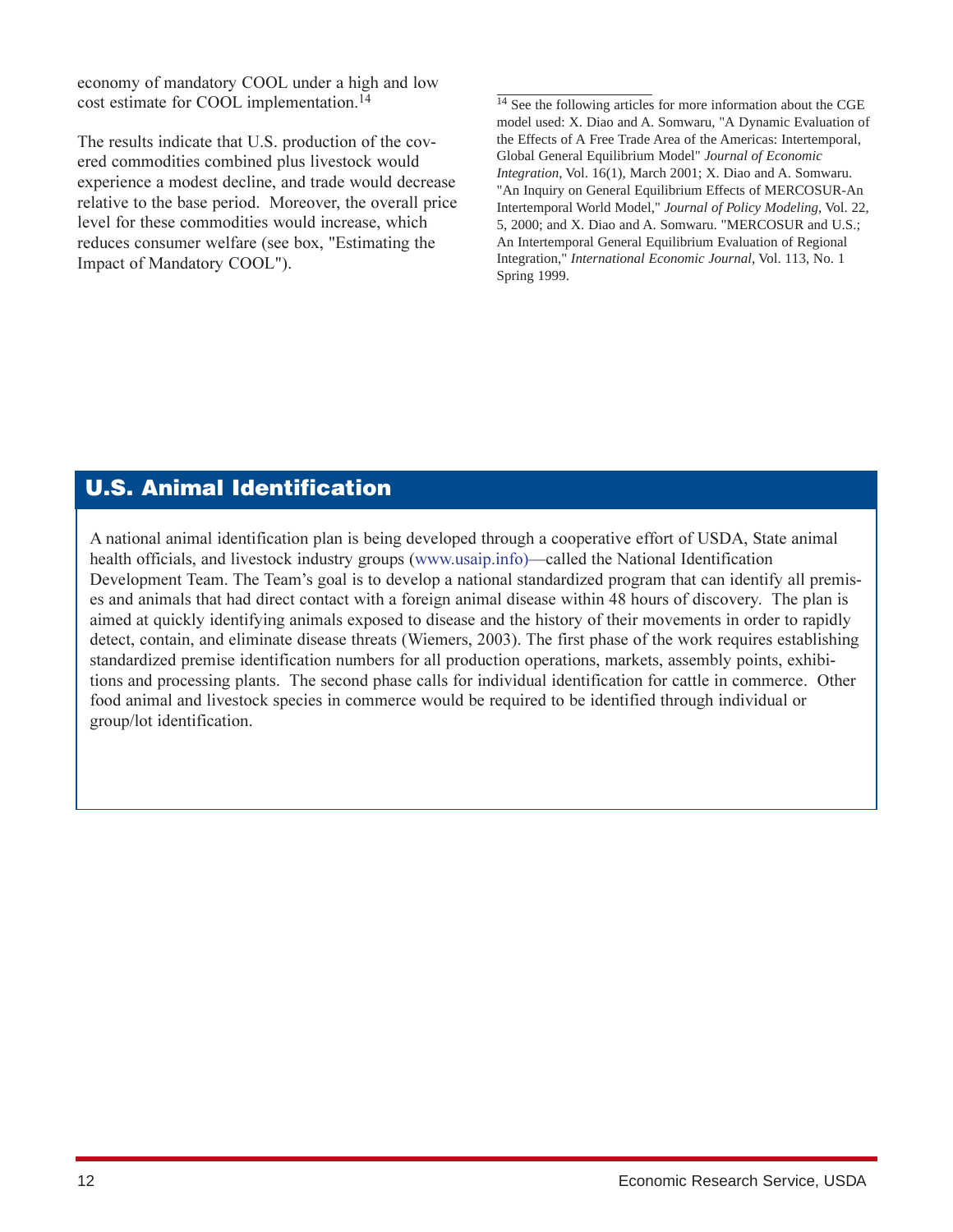# **Estimating the Impact of Mandatory COOL**

The costs of mandatory COOL depend on the number and difficulty of new activities that firms must undertake. Costs depend on the extent to which new activities differ from current production and marketing practices and how easily firms can adjust their practices. Firms may incur two main costs—labeling/recordkeeping and operating (identifying, segregating, and tracking animals and covered commodities). Firms engaged in transactions that involve domestic covered commodities or covered commodities from multiple country sources may need to adapt their operations in receiving, storing, processing, shipping, packaging, and displaying to comply with mandatory COOL.

In a cost-benefit analysis of the proposed rule, AMS estimates that direct incremental recordkeeping and operating costs would be between \$582 million and \$3.9 billion to create and maintain COOL information systems for the first year (Federal Register, 2003), with costs likely to fall in the middle to upper end of the range of the estimates. Approximately 1,339,000 U.S. firms are anticipated to be affected by the proposed rule. Some firms would have to undertake only small adjustments to their recordkeeping and operating systems, while others must make much larger changes. AMS made collective estimates based on industry studies, comments received on the Farm Act and voluntary guidelines, and knowledge of the industries.

Using AMS' lower and upper range cost estimates, the CGE model is used to simulate the effects of mandatory COOL on the U.S. and the world economy. U.S. production of all covered commodities combined would decline, on average, from 0.12 (low-cost case) percent to 0.30 (high-cost case) percent relative to the base period and the overall price level for these commodities would increase by 0.06 percent to 0.25 percent. The table contains the simulated percentage changes (from the base year) in prices, production, exports, and imports that could occur with mandatory COOL for each covered commodity.

Fish, fresh fruit, and vegetables are affected more by COOL than other covered commodities (see table). The demands for fruit, vegetables, and fish may be more responsive to changes in price than are the demands for other covered commodities. U.S. poultry meat suppliers also may be affected even though they are not directly covered by the rule. Consumers may substitute chicken for beef and pork when their prices increase relative to the price of chicken. The resulting increase in demand for chicken causes the price of both chicken meat and chickens (broilers)—and ultimately their production—to increase.

Model results indicate a more limited impact on the overall U.S. economy than the direct incremental costs for the first year alone would suggest. After 10 years' adjustment to COOL economywide purchasing power would drop \$138 million to \$596 million. This represents the cost to the U.S. economy after all transfers and adjustments in consumption and production patterns.

These estimates are based on the assumption that country-of-origin labeling does not shift consumer demand toward the covered commodities of U.S. origin (as illustrated in figure 1). There is no compelling evidence to support the view that mandatory country-of-origin labeling would increase the demand for U.S. products. Still, we examined how much of an increase in demand for U.S. origin commodities would have to occur to offset the costs imposed on the economy by the proposed rule. Demand at the retail level would have to increase between 0.4 to 2.05 percent.<sup>1</sup> For more detailed results see pages  $61969 - 61974$  of the proposed mandatory rule (Federal Register, 2003).

<sup>1</sup> Since not all retailers are subject to the proposed rule, the demand increase would equal 1 to 5.1 percent for those covered by the proposed rule.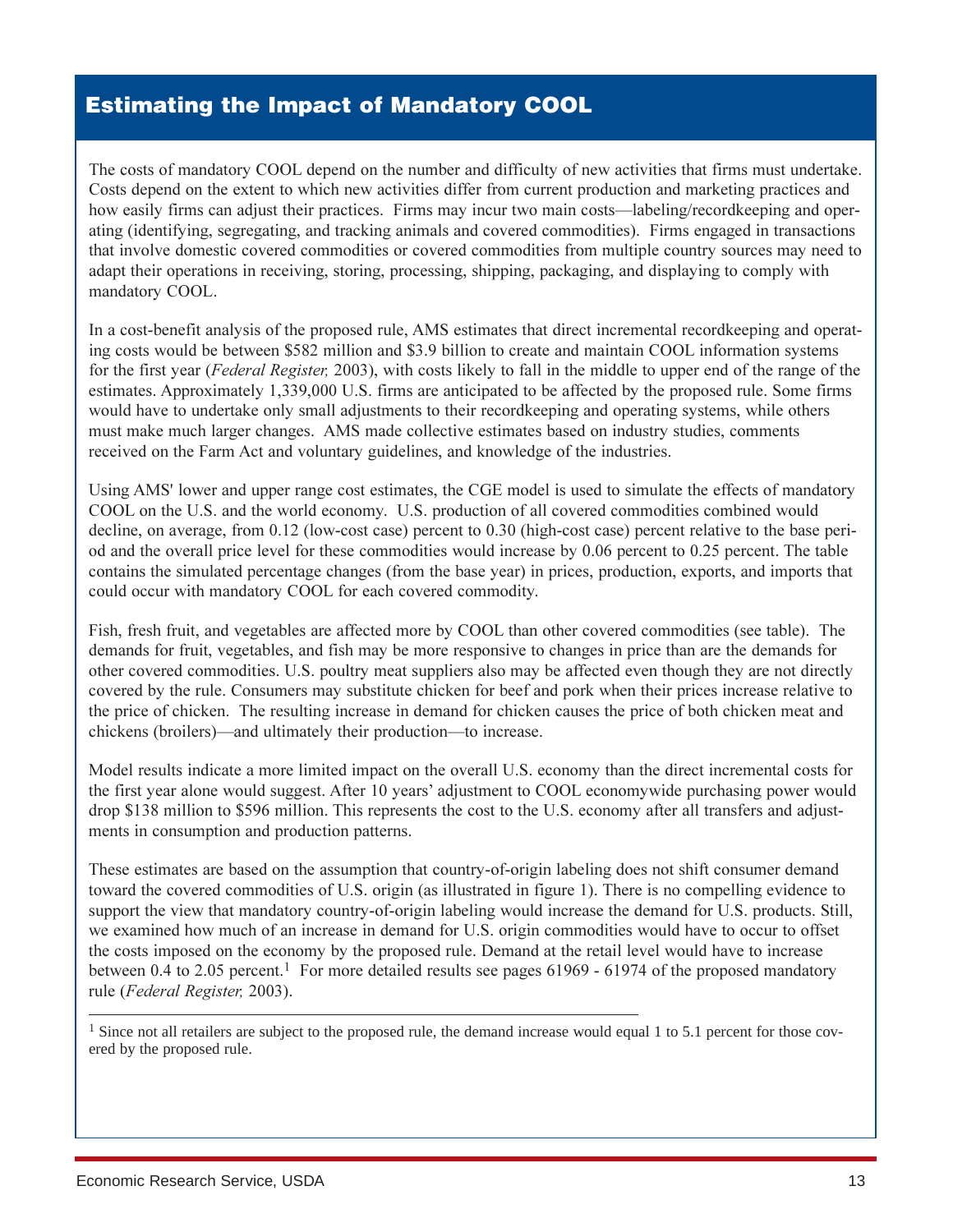# **Estimating the Impact of Mandatory COOL (cont.)**

CGE models can be technically sophisticated and complex. The model used in this analysis is global in the sense that all regions in the world are covered. Production and consumption decisions in each region are determined within the model following behavior that is consistent with economic theory.

Multilateral trade flows and prices are determined simultaneously by world market clearing conditions. This permits prices to adjust to ensure that total demand equals total supply for each commodity in the world. The general equilibrium feature of the model means that all economic sectors are included. Hence, resources can move among sectors, thereby ensuring that adjustments in the feed grain and livestock sectors, for example, are consistent with adjustments in the processed sectors.

The model is static and this implies that gains (or losses) from stimulating (or inhibiting) investment and productivity growth are not captured. The model allows the existing resources to move among sectors, thereby capturing the effects of reallocation of resources that result due to policy changes. However, because the model fixes total available resources, it may underestimate the long-run effects of policies on aggregate output.

The CGE model uses data from the Global Trade Analysis Project (GTAP database, version 5.2). The database represents the world as of 1997 and includes information on macroeconomic variables, production, consumption, trade, demand and supply elasticities, and policy measures. The GTAP database includes 57 commodities and 76 country/regions. For this analysis, the regions were represented by the following country/ regions: the United States, Canada, Mexico, the European Union-15 (EU), Japan, Australia and New Zealand, South America (including Central America), and the Rest of the World.

The crop and livestock sectors are subdivided into the following eight commodity aggregations: food grains (rice, wheat), feed grains (corn, barley, sorghum), oil crops (oilseeds, peanuts), vegetables and fresh fruit, other crops (sugar, cotton), bovine cattle and sheep, hogs, and poultry. The food sector is subdivided into the following seven commodity aggregations: cattle and sheep meats (beef, veal, lamb, and mutton), pork, chicken meat, vegetable oils and fats, other processed food products, beverages and tobacco, and fish. The remaining sectors in the database were aggregated into one broad category of manufacturing.

|                        | Prices | Production | Exports                           | Imports |  |
|------------------------|--------|------------|-----------------------------------|---------|--|
|                        |        |            | Percent change from the base year |         |  |
| Low incremental cost:  |        |            |                                   |         |  |
| Fruit and vegetables   | 0.11   | $-0.15$    | $-0.17$                           | $-0.20$ |  |
| Cattle and sheep       | 0.05   | $-0.14$    | $-0.11$                           | $-0.06$ |  |
| <b>Broilers</b>        | 0.01   | 0.01       | $-0.00$                           | 0.02    |  |
| Hogs                   | 0.05   | $-0.07$    | $-0.09$                           | 0.01    |  |
| Beef and lamb          | 0.07   | $-0.15$    | $-0.13$                           | $-0.10$ |  |
| Chicken meat           | 0.01   | 0.04       | 0.01                              | 0.03    |  |
| Pork                   | 0.06   | $-0.17$    | $-0.16$                           | $-0.12$ |  |
| Fish                   | 0.15   | $-0.26$    | $-0.27$                           | 0.01    |  |
| High incremental cost: |        |            |                                   |         |  |
| Fruit and vegetables   | 0.43   | $-0.49$    | $-0.62$                           | $-0.26$ |  |
| Cattle and sheep       | 0.24   | $-0.33$    | $-0.37$                           | $-0.08$ |  |
| <b>Broilers</b>        | 0.02   | 0.03       | $-0.00$                           | 0.03    |  |
| Hogs.                  | 0.07   | $-0.15$    | $-0.16$                           | $-0.03$ |  |
| Beef and lamb          | 0.27   | $-0.34$    | $-0.40$                           | $-0.25$ |  |
| Chicken meat.          | 0.11   | 0.07       | $-0.07$                           | 0.16    |  |
| Pork                   | 0.26   | $-0.39$    | $-0.48$                           | $-0.08$ |  |
| Fish                   | 0.64   | $-0.92$    | $-1.04$                           | 0.22    |  |

#### **Estimated impact of proposed rule on U.S. production, prices, and trade**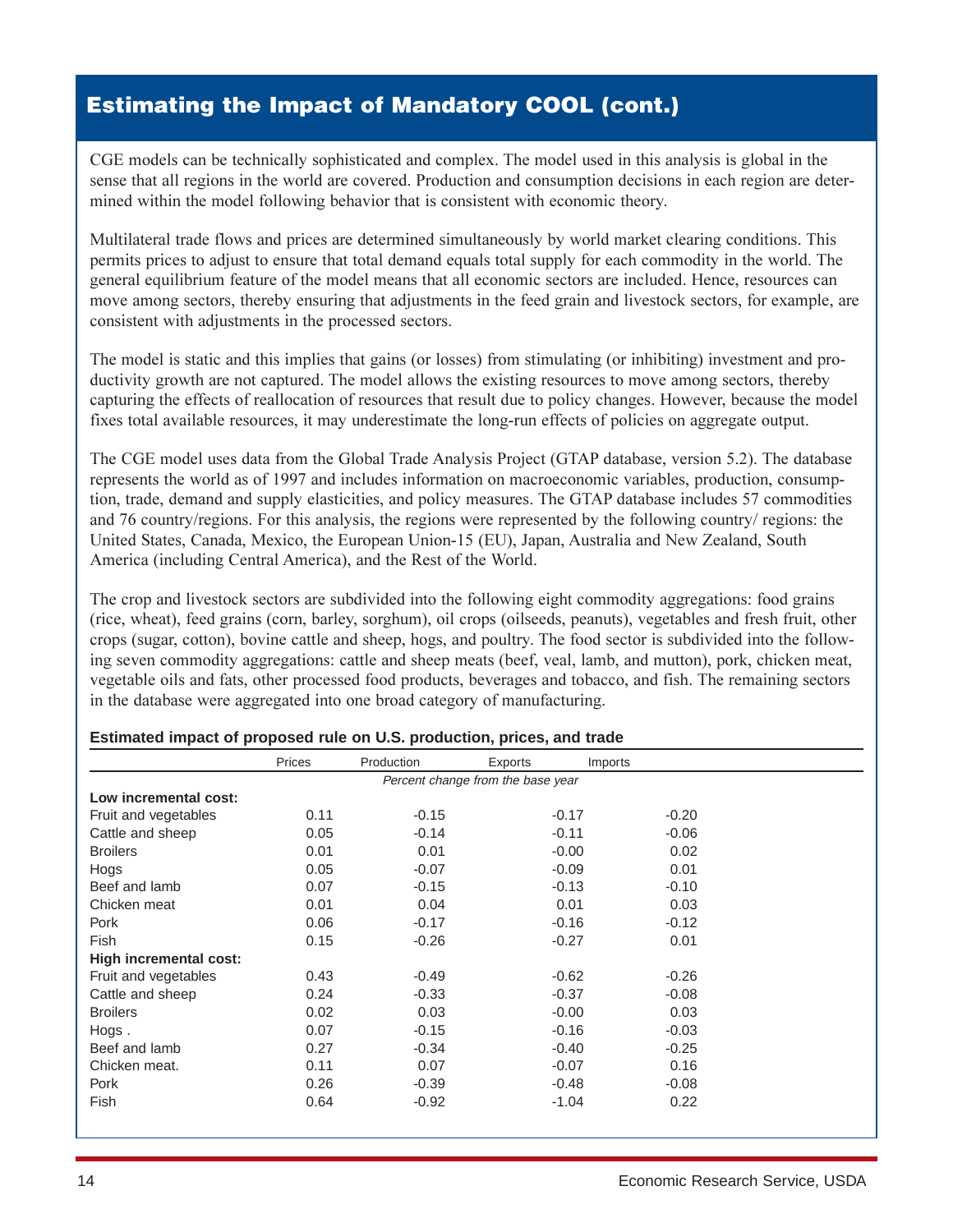### **Summary**

The new U.S. Farm Act and proposed COOL rule would expand current Federal and state labeling requirements. COOL would require the transfer of information along the supply chain to affirm a covered commodity's origin, including the United States, up to the retail level. Creating, maintaining, and transferring the information to verify the source of U.S.- and foreign-covered commodities is necessary so that products are not mistakenly mislabeled at the retail level.

In our market-based economy, firms have a profit motive to innovate and satisfy consumers' demand. Thousands of new food products are introduced each year, based mostly on price and sensory attributes. Firms also introduce foods with credence attributes, like, organic foods. Food suppliers have generally not emphasized, advertised, or labeled food made in the United States, because they discount this attribute's

potential to attract sufficient consumer interest. Mandating that all U.S. covered commodities be labeled is not likely to change the quality of U.S.-origin products. We find little evidence that the market is not efficiently meeting the preferences of consumers for country-of-origin information and labels.

Finally, requiring COOL would add labeling, recordkeeping, and operating costs for many suppliers of covered commodities and livestock. We incorporated those costs into a computable general equilibrium model to simulate what could happen to the food sector and the economy with the implementation of mandatory COOL. Production, exports, and imports of covered commodities would likely decline somewhat, with a small loss in economywide purchasing power resulting.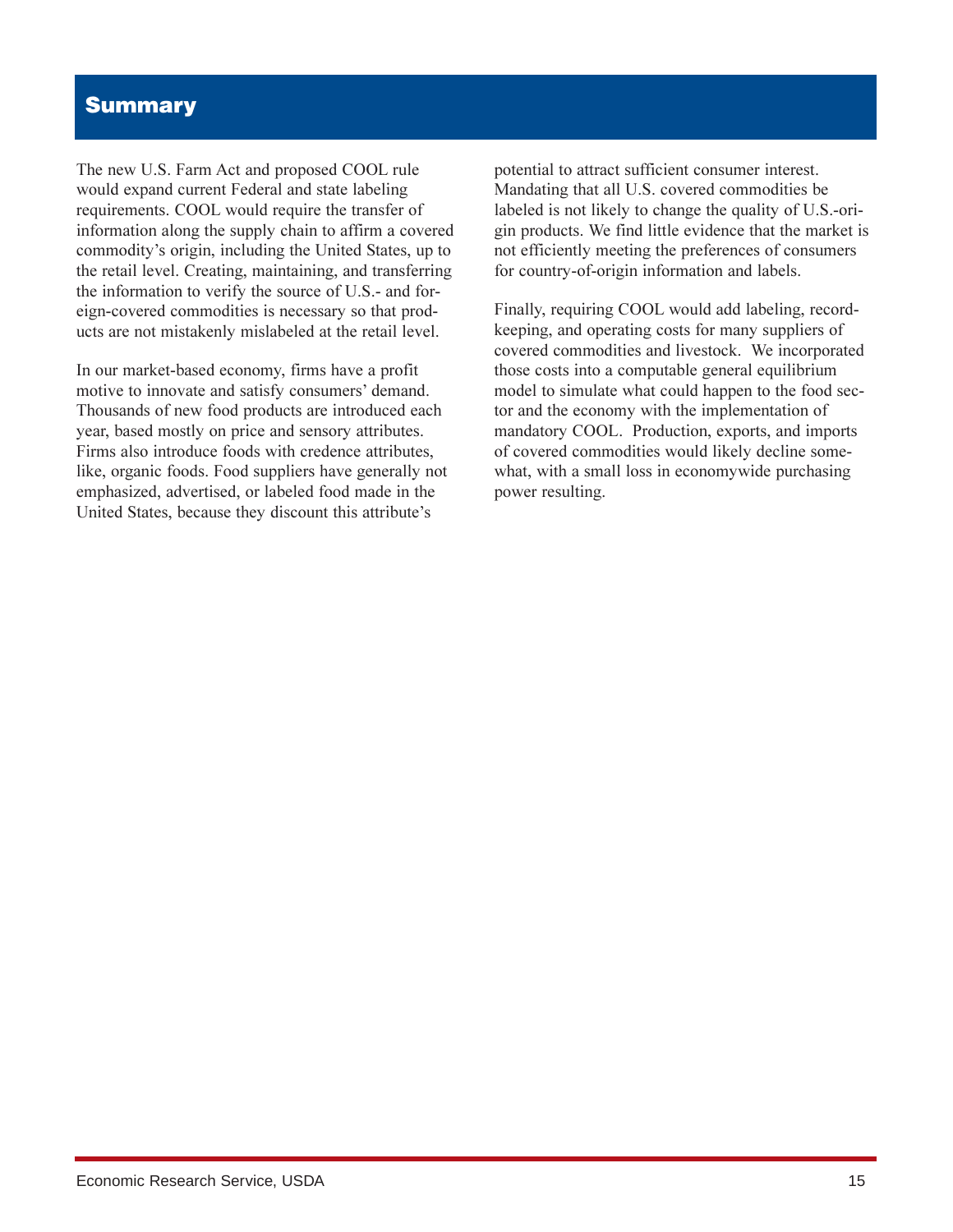### **References**

- Blank, Steven C. *The End of Agriculture in the American Portfolio*. Westport, CT: Quorum Books, 1998.
- Carter, Colin, and Alix Peterson Zwane. "Not So COOL? Economic Implications of Mandatory Country-of-Origin Labeling." *Gianini Foundation of Agricultural Economics*, June 2003.
- Crosbie, William R. Letter addressed to Barry Carpenter. Agricultural Marketing Service, U.S. Department of Agriculture, January 17, 2003.
- *Federal Register*. "Mandatory Country of Origin Labeling of Beef, Lamb, Pork, Fish, Perishable Agricultural Commodities, and Peanuts; Proposed Rule." U.S. Department of Agriculture, Agricultural Marketing Service, 68 (210), October 30, 2003, [www.ams.usda.gov/cool/ls0304.pdf](http://www.ams.usda.gov/cool/ls0304.pdf).
- *Federal Register*. Notice of Request for Emergency Approval of a New Information Collection. U.S. Department of Agriculture, Agricultural Marketing Service, 67 (225), November 21, 2002, [www.ams.usda.gov/cool/ls0302.pdf](http://www.ams.usda.gov/cool/ls0302.pdf).
- *Federal Register*. Establishment of Guidelines for the Interim Voluntary Country-of-Origin Labeling of Beef, Lamb, Pork, Fish, Perishable Agricultural Commodities and Peanuts Under the Authority of the Agricultural Marketing Act of 1946. U.S. Department of Agriculture, Agricultural Marketing Service, 67 (198), October 11, 2002, [www.ams.usda.gov/cool/ls0213.pdf](http://www.ams.usda.gov/cool/ls0213.pdf).
- Hayes, Dermot, and Steve Meyer. "Impact of Mandatory Country-of-Origin Labeling on U.S. Pork Exports." manuscript commissioned by the National Pork Producers Council, February 2003, [www.aaec.vt.edu/rilp/Policy%20Papers%20Market](http://www.aaec.vt.edu/rilp/Policy%20Papers%20Market%20Intervention/Hayes%20Paper.pdf) [%20Intervention/Hayes%20Paper.pdf](http://www.aaec.vt.edu/rilp/Policy%20Papers%20Market%20Intervention/Hayes%20Paper.pdf), accessed December 29, 2003.
- Harris, J. Michael, Phil Kaufman, Steve Martinez, and Charlene Price. "Food Manufacturing," in *U.S. Food Marketing System, 2002*. U.S. Department of Agriculture, Economic Research Service, AER-811, 2000.
- Ippolito, Pauline M., and Alan D. Mathios. "The Regulation of Science-Based Claims in Advertising," *Journal of Consumer Policy* 13: 413- 445, 1990.
- Kerr, William. "The Free-Traders Win the Debates but the Protectionists Win the Elections: The Curious Case of MCOOL in the U.S. 2002 Farm Bill." Presented at the Policy Disputes Information Consortium, Montreal, April 23-26, 2003.
- Lusk, J.L., and J.D. Anderson. "Effects of Country-of-Origin Labeling on Meat Producers and Consumers, Purdue University, Department of Agricultural Economics, Staff Paper #03-07, June 2003.
- National Food Animal Identification Task Force. "U.S. Is Developing a National Animal Identification Plan To Help Protect Animal Agriculture," [www.animalagriculture.org/id/](http://www.animalagriculture.org/id/TaskForce/USAIP_Aug6_2003.htm) [TaskForce/USAIP\\_Aug6\\_2003.htm,](http://www.animalagriculture.org/id/TaskForce/USAIP_Aug6_2003.htm) accessed August 29, 2003.
- Peel, Derrell S. "A Summary of the Impact of Country-of-Origin Labeling (COOL) on the Mexican Beef Cattle Industry and U.S./Mexican Cattle and Beef Trade." manuscript May 16, 2003.
- Plain, Ron, and Glenn Grimes. "Benefits of COOL to the Cattle Industry." Department of Agricultural Economics. University of Missouri, Columbia, Missouri. AEWP 2003-2, May 2003.
- U.S. Department of Agriculture, Food Safety Inspection Service. "Mandatory Country-of-Origin Labeling of Imported Fresh Muscle Cuts of Beef and Lamb," January 2000. [www.fsis.usda.gov/](http://www.fsis.usda.gov/oa/congress/cool.htm) [oa/congress/cool.htm](http://www.fsis.usda.gov/oa/congress/cool.htm), accessed June 29, 2003.
- U.S. Department of Agriculture, Agricultural Marketing Service. "Examples Of Records That May Be Useful for COOL Verification Purposes," [www.ams.usda.gov/cool/records.htm](http://www.ams.usda.gov/cool/records.htm), accessed June 4, 2003.
- U.S. General Accounting Office. "Country-of-Origin Labeling: Opportunities for USDA and Industry to Implement Challenging Aspects of the New Law," GAO-03-780, August 2003.